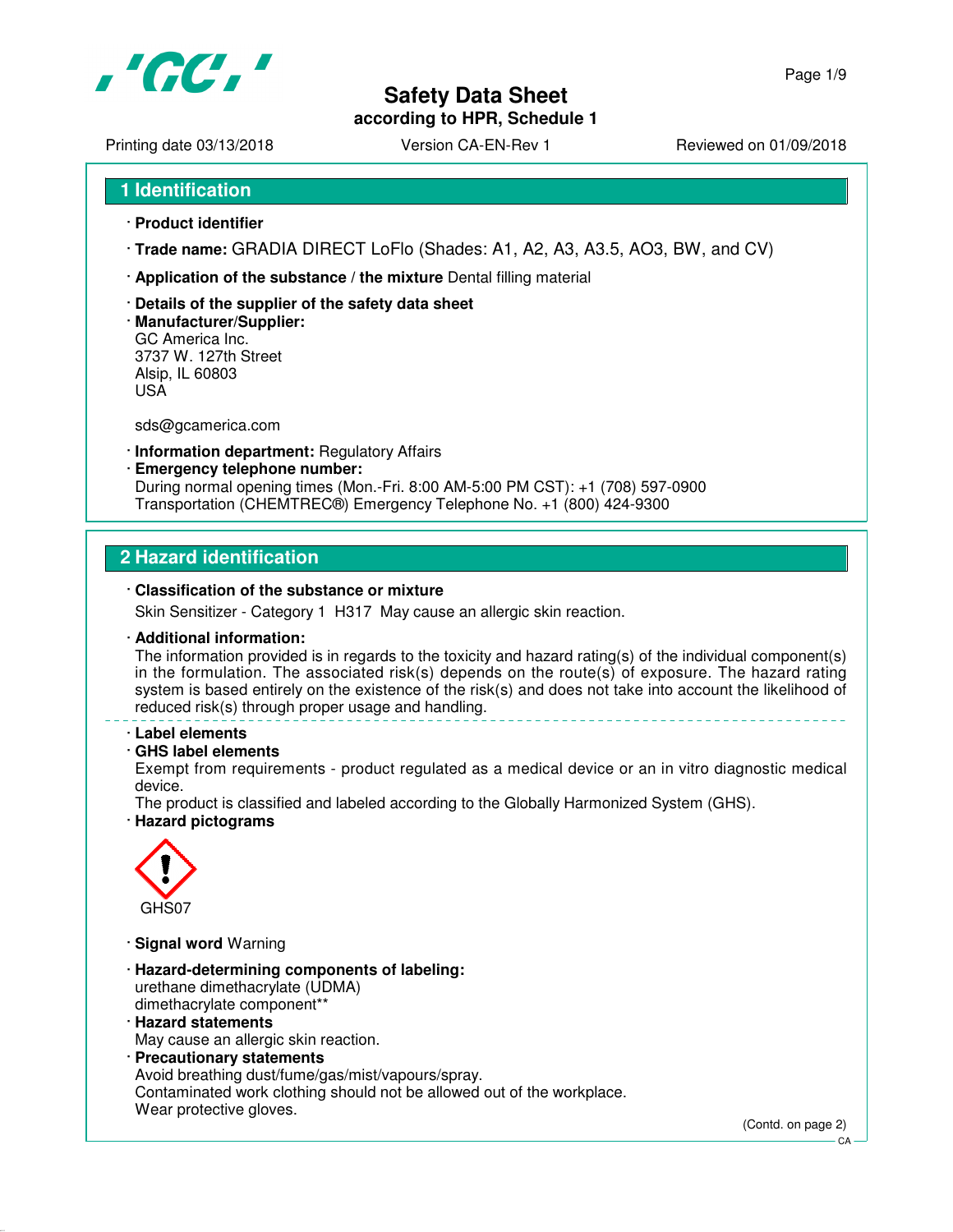Printing date 03/13/2018 **Version CA-EN-Rev 1** Reviewed on 01/09/2018

**Trade name:** GRADIA DIRECT LoFlo (Shades: A1, A2, A3, A3.5, AO3, BW, and CV)

(Contd. of page 1) If skin irritation or rash occurs: Get medical advice/attention. Specific treatment (see on this label). Dispose of contents/container in accordance with local/regional/national/international regulations. · **Additional information:** 2.6 % of the mixture consists of an ingredient or ingredients of unknown acute toxicity. · **Classification system:** · **NFPA ratings (scale 0 - 4)** 1 1 1  $Health = 1$  $Fire = 1$  $Reactivity = 1$ · **HMIS-ratings (scale 0 - 4) HEALTH**  FIRE **REACTIVITY** 1  $\Box$  $\blacksquare$  $Health = 1$  $Fire = 1$ Reactivity  $= 1$ 

# **3 Composition/Information on ingredients**

· **Chemical characterization: Mixtures**

· **Description:** Mixture of the substances listed below with nonhazardous additions.

· **Dangerous components:**

|            | CAS: 72869-86-4 urethane dimethacrylate (UDMA) | 15 - 40% w/w     |
|------------|------------------------------------------------|------------------|
|            | dimethacrylate component**                     | . 10 - 30% w/w ' |
| __ _ _ _ _ |                                                |                  |

· **Additional information:**

If a substance is marked with \*\*, then substance is a trade secret. This is allowed under OSHA's Hazard Communication Standard (HCS) as a trade secret and under GHS as Confidential Business Information (CBI).

# **4 First aid measures**

#### · **Description of first aid measures**

· **General information:**

Immediately remove any clothing soiled by the product. If symptoms persist consult doctor.

· **After inhalation:**

Supply fresh air; consult doctor in case of complaints.

In case of unconsciousness place patient stably in side position for transportation.

· **After skin contact:**

Immediately wash with water and soap and rinse thoroughly. Seek medical treatment.

· **After eye contact:**

Rinse opened eye for several minutes under running water. If symptoms persist, consult a doctor.

- · **After swallowing:** Rinse out mouth and then drink plenty of water. If symptoms persist consult doctor.
- · **Information for doctor:**
- · **Most important symptoms and effects, both acute and delayed** Allergic reactions

(Contd. on page 3)

CA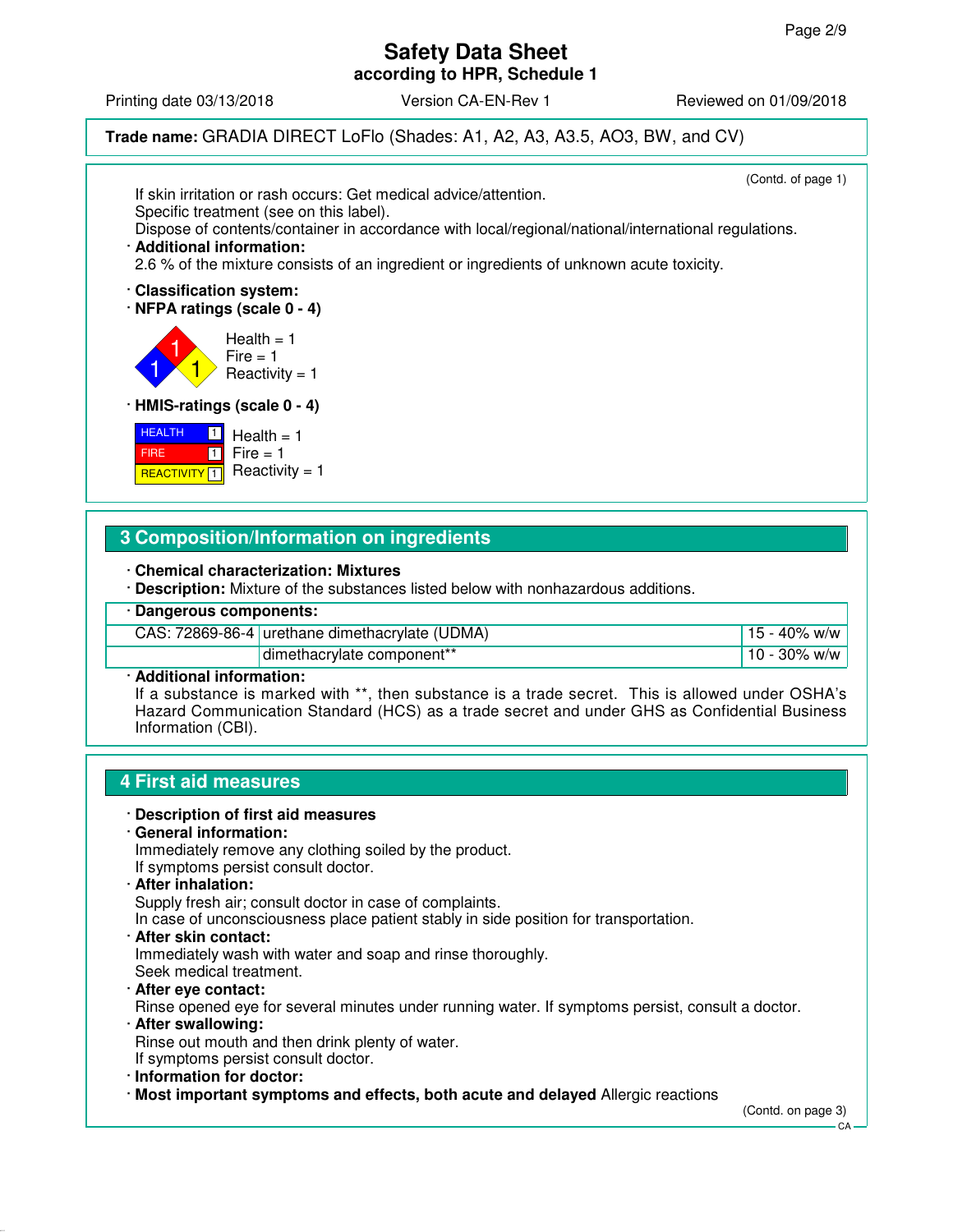# **Safety Data Sheet**

**according to HPR, Schedule 1**

Printing date 03/13/2018 **Version CA-EN-Rev 1** Reviewed on 01/09/2018

(Contd. of page 2)

**Trade name:** GRADIA DIRECT LoFlo (Shades: A1, A2, A3, A3.5, AO3, BW, and CV)

#### · **Indication of any immediate medical attention and special treatment needed** No further relevant information available.

# **5 Firefighting measures**

#### · **Extinguishing media**

- · **Suitable extinguishing agents:** CO2, extinguishing powder or water spray. Fight larger fires with water spray or alcohol resistant foam. Use fire fighting measures that suit the environment.
- · **For safety reasons unsuitable extinguishing agents:** Water with full jet
- · **Special hazards arising from the substance or mixture**
- Formation of toxic gases is possible during heating or in case of fire.
- · **Advice for firefighters**
- · **Protective equipment:** Wear self-contained respiratory protective device.
- · **Additional information**

Dispose of fire debris and contaminated fire fighting water in accordance with official regulations.

# **6 Accidental release measures**

- · **Personal precautions, protective equipment and emergency procedures** Remove persons from danger area. Avoid contact with the eyes and skin. Wear protective clothing. · **Environmental precautions:** Do not allow product to reach sewage system or any water course. Inform respective authorities in case of seepage into water course or sewage system. Do not allow to penetrate the ground/soil. In case of seepage into the ground inform responsible authorities. · **Methods and material for containment and cleaning up:**
- Absorb liquid components with liquid-binding material. Dispose of the collected material according to regulations.
- **Reference to other sections** See Section 7 for information on safe handling. See Section 8 for information on personal protection equipment. See Section 13 for disposal information.

# **7 Handling and storage**

- · **Handling:**
- · **Precautions for safe handling** Observe instructions for use. Ensure good ventilation/exhaustion at the workplace.
- Prevent formation of aerosols.
- Avoid contact with the eyes and skin.
- · **Information about protection against explosions and fires:** No special measures required.
- · **Conditions for safe storage, including any incompatibilities**
- · **Storage:**
- · **Requirements to be met by storerooms and receptacles:** Store only in unopened original receptacles.
- · **Information about storage in one common storage facility:** Store away from foodstuffs.

(Contd. on page 4)

CA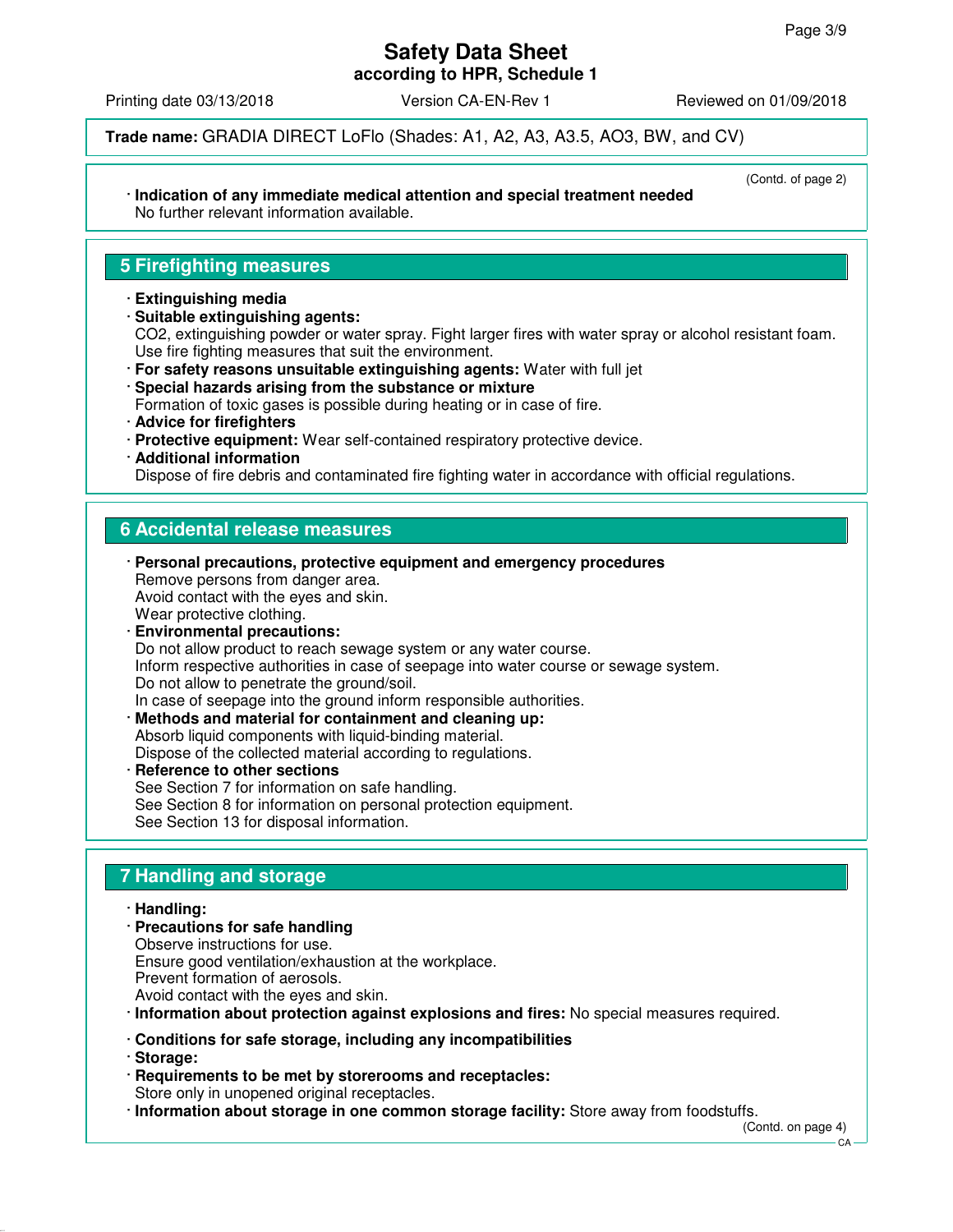# **Safety Data Sheet**

**according to HPR, Schedule 1**

Printing date 03/13/2018 **Version CA-EN-Rev 1** Reviewed on 01/09/2018

**Trade name:** GRADIA DIRECT LoFlo (Shades: A1, A2, A3, A3.5, AO3, BW, and CV)

(Contd. of page 3)

- · **Further information about storage conditions:** Observe instructions for use / storage. · **Specific end use(s)** No further relevant information available.
- 

# **8 Exposure controls/ Personal protection**

- · **Additional information about design of technical systems:** No further data; see item 7.
- · **Control parameters**
- · **Components with limit values that require monitoring at the workplace:**

The product does not contain any relevant quantities of materials with critical values that have to be monitored at the workplace.

- · **Additional information:** The lists that were valid during the creation were used as basis.
- · **Exposure controls**
- · **Personal protective equipment:**
- · **General protective and hygienic measures:**

The usual precautionary measures for handling chemicals should be followed.

Avoid contact with the eyes and skin.

Wash hands before breaks and at the end of work.

Immediately remove all soiled and contaminated clothing.

· **Breathing equipment:**



Suitable respiratory protective device recommended.

· **Protection of hands:**



Protective gloves

### · **Material of gloves**

The selection of the suitable gloves does not only depend on the material, but also on further marks of quality and varies from manufacturer to manufacturer. As the product is a preparation of several substances, the resistance of the glove material can not be calculated in advance and has therefore to be checked prior to the application.

#### · **Penetration time of glove material** The exact break through time has to be found out by the manufacturer of the protective gloves and has to be observed.

· **Eye protection:** Safety glasses

| · Information on basic physical and chemical properties<br>· General Information |                                    |  |  |
|----------------------------------------------------------------------------------|------------------------------------|--|--|
| · Appearance:                                                                    |                                    |  |  |
| Form:                                                                            | Pasty                              |  |  |
| Color:                                                                           | According to product specification |  |  |
| · Odor:                                                                          | Nearly odorless                    |  |  |
| · Odor threshold:                                                                | Not determined.                    |  |  |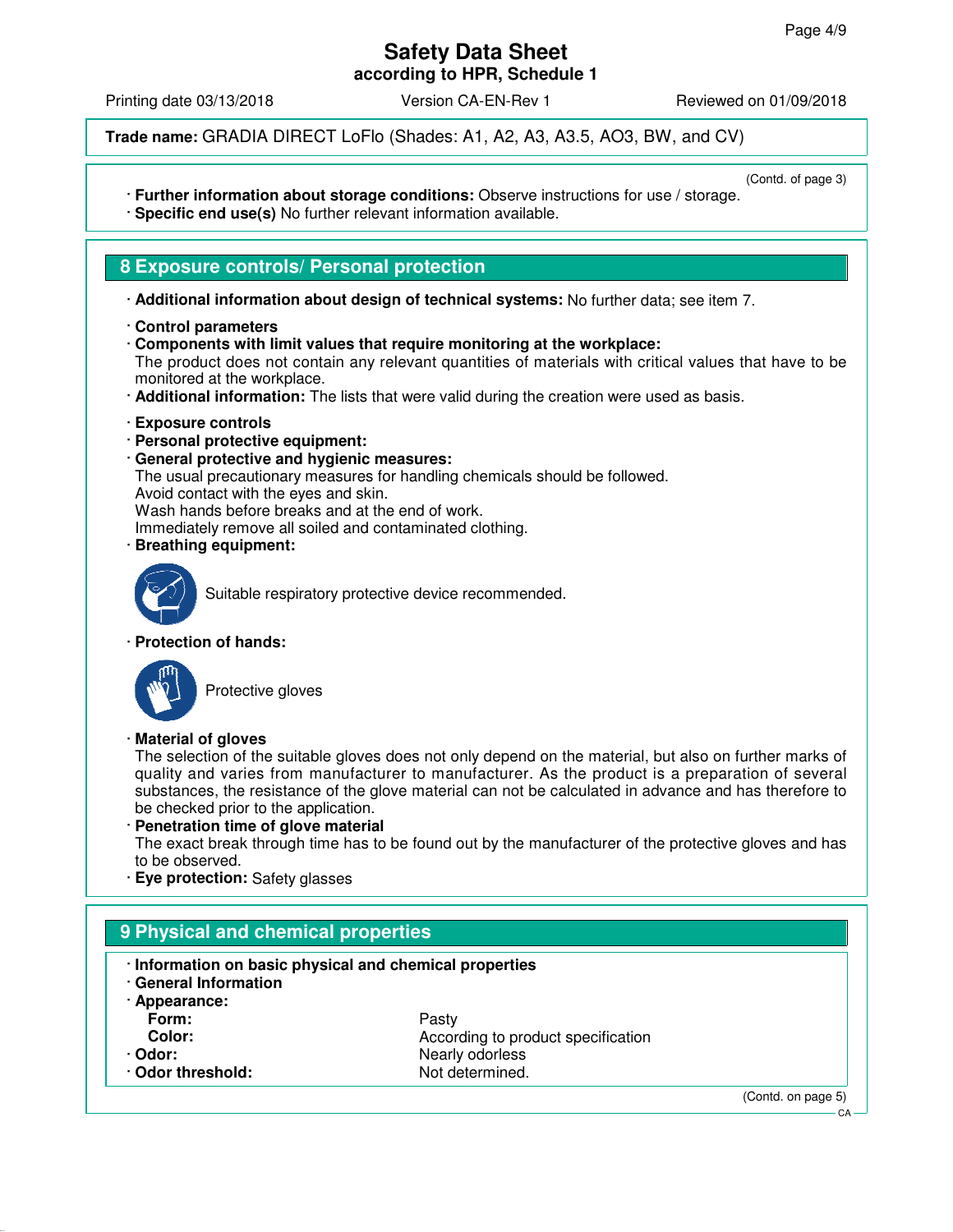Printing date 03/13/2018 <br>
Version CA-EN-Rev 1 Reviewed on 01/09/2018

### **Trade name:** GRADIA DIRECT LoFlo (Shades: A1, A2, A3, A3.5, AO3, BW, and CV)

| Not determined.<br>· pH-value:<br>Change in condition<br><b>Melting point/Melting range:</b><br>Undetermined.<br><b>Boiling point/Boiling range:</b><br>Undetermined.<br>· Flash point:<br>Not applicable.<br>· Flammability (solid, gaseous):<br>Not applicable.<br>Undetermined.<br>· Ignition temperature:<br>· Decomposition temperature:<br>Not determined.<br>· Auto igniting:<br>Product is not self-igniting.<br>· Danger of explosion:<br>Product does not present an explosion hazard.<br><b>Explosion limits:</b><br>Lower:<br>Not determined.<br>Not determined.<br>Upper:<br>· Vapor pressure:<br>Not determined.<br>· Density at 20 ℃:<br>$1.9$ g/cm <sup>3</sup><br><b>Relative density</b><br>Not determined.<br>· Vapor density<br>Not determined.<br>· Evaporation rate<br>Not determined.<br>· Solubility in / Miscibility with<br>Water:<br>Insoluble. | (Contd. of page 4) |
|----------------------------------------------------------------------------------------------------------------------------------------------------------------------------------------------------------------------------------------------------------------------------------------------------------------------------------------------------------------------------------------------------------------------------------------------------------------------------------------------------------------------------------------------------------------------------------------------------------------------------------------------------------------------------------------------------------------------------------------------------------------------------------------------------------------------------------------------------------------------------|--------------------|
|                                                                                                                                                                                                                                                                                                                                                                                                                                                                                                                                                                                                                                                                                                                                                                                                                                                                            |                    |
|                                                                                                                                                                                                                                                                                                                                                                                                                                                                                                                                                                                                                                                                                                                                                                                                                                                                            |                    |
|                                                                                                                                                                                                                                                                                                                                                                                                                                                                                                                                                                                                                                                                                                                                                                                                                                                                            |                    |
|                                                                                                                                                                                                                                                                                                                                                                                                                                                                                                                                                                                                                                                                                                                                                                                                                                                                            |                    |
|                                                                                                                                                                                                                                                                                                                                                                                                                                                                                                                                                                                                                                                                                                                                                                                                                                                                            |                    |
|                                                                                                                                                                                                                                                                                                                                                                                                                                                                                                                                                                                                                                                                                                                                                                                                                                                                            |                    |
|                                                                                                                                                                                                                                                                                                                                                                                                                                                                                                                                                                                                                                                                                                                                                                                                                                                                            |                    |
|                                                                                                                                                                                                                                                                                                                                                                                                                                                                                                                                                                                                                                                                                                                                                                                                                                                                            |                    |
|                                                                                                                                                                                                                                                                                                                                                                                                                                                                                                                                                                                                                                                                                                                                                                                                                                                                            |                    |
|                                                                                                                                                                                                                                                                                                                                                                                                                                                                                                                                                                                                                                                                                                                                                                                                                                                                            |                    |
|                                                                                                                                                                                                                                                                                                                                                                                                                                                                                                                                                                                                                                                                                                                                                                                                                                                                            |                    |
|                                                                                                                                                                                                                                                                                                                                                                                                                                                                                                                                                                                                                                                                                                                                                                                                                                                                            |                    |
| · Partition coefficient (n-octanol/water): Not determined.                                                                                                                                                                                                                                                                                                                                                                                                                                                                                                                                                                                                                                                                                                                                                                                                                 |                    |
| · Viscosity:<br><b>Dynamic:</b><br>Not determined.<br>Kinematic:<br>Not determined.<br>Other information<br>No further relevant information available.                                                                                                                                                                                                                                                                                                                                                                                                                                                                                                                                                                                                                                                                                                                     |                    |

# **10 Stability and reactivity**

· **Reactivity** No further relevant information available.

- · **Chemical stability** Stable at ambient temperature.
- · **Thermal decomposition / conditions to be avoided:** No decomposition if used according to specifications.
- · **Possibility of hazardous reactions** No dangerous reactions known.
- · **Conditions to avoid** No further relevant information available.
- · **Incompatible materials:** No further relevant information available.
- · **Hazardous decomposition products:** No dangerous decomposition products known.

# **11 Toxicological information**

- · **Information on toxicological effects**
- · **Acute toxicity:**

· **LD/LC50 values that are relevant for classification:** No further relevant information available.

(Contd. on page 6)

 $CA -$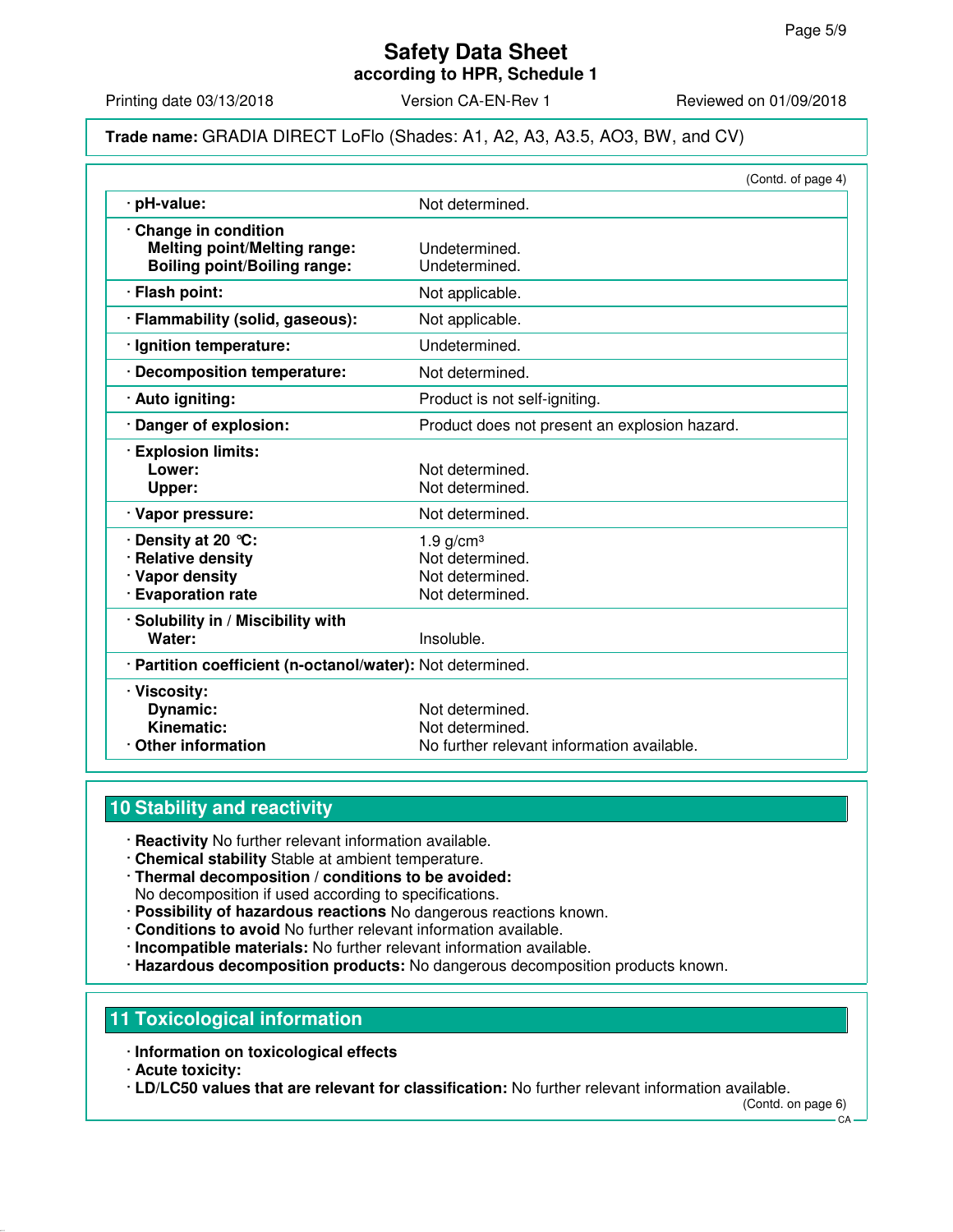Printing date 03/13/2018 **Version CA-EN-Rev 1** Reviewed on 01/09/2018

# **Trade name:** GRADIA DIRECT LoFlo (Shades: A1, A2, A3, A3.5, AO3, BW, and CV)

|                                                                                                                              | (Contd. of page 5) |
|------------------------------------------------------------------------------------------------------------------------------|--------------------|
| · Primary irritant effect:<br>on the skin: No irritant effect.                                                               |                    |
| $\cdot$ on the eye: No irritating effect.                                                                                    |                    |
| · Sensitization: Sensitization possible through skin contact.                                                                |                    |
| · Additional toxicological information:<br>Carcinogenic categories                                                           |                    |
| · IARC (International Agency for Research on Cancer)                                                                         |                    |
| glass, oxide, chemicals                                                                                                      | 65997-17-3         |
| silicon dioxide                                                                                                              | 3                  |
| · NTP (National Toxicology Program)                                                                                          |                    |
| None of the ingredients is listed.                                                                                           |                    |
| Carcinogenic categories' legend:                                                                                             |                    |
| IARC Group 1: The agent is carcinogenic to humans.                                                                           |                    |
| IARC Group 2A: The agent is probably carcinogenic to humans.<br>IARC Group 2B: The agent is possibly carcinogenic to humans. |                    |
| IARC Group 3: The agent is not classifiable as to its carcinogenicity to humans.                                             |                    |
| IARC Group 4: The agent is probably not carcinogenic to humans.                                                              |                    |
| NTP K: Known to be human carcinogen.                                                                                         |                    |
| NTP R: Reasonably anticipated to be human carcinogen.                                                                        |                    |
| Repeated dose toxicity. No further relevant information available.                                                           |                    |
| CMR effects (carcinogenity, mutagenicity and toxicity for reproduction)                                                      |                    |
| No further relevant information available.                                                                                   |                    |
| No further relevant information available.                                                                                   |                    |

### · **Toxicity**

- · **Aquatic toxicity:** No further relevant information available.
- · **Persistence and degradability** No further relevant information available.
- · **Behavior in environmental systems:**
- · **Bioaccumulative potential** No further relevant information available.
- · **Mobility in soil** No further relevant information available.
- · **Additional ecological information:**
- · **General notes:**
- Water hazard class 3 (Self-assessment): extremely hazardous for water

Do not allow product to reach ground water, water course or sewage system, even in small quantities. Danger to drinking water if even extremely small quantities leak into the ground.

- · **Results of PBT and vPvB assessment**
- · **PBT:** Not applicable.
- · **vPvB:** Not applicable.
- · **Other adverse effects** No further relevant information available.

# **13 Disposal considerations**

- · **Waste treatment methods**
- · **Recommendation:**

Dispose of contents / container in accordance with local / regional / national / international regulations. (Contd. on page 7)

 $C.A$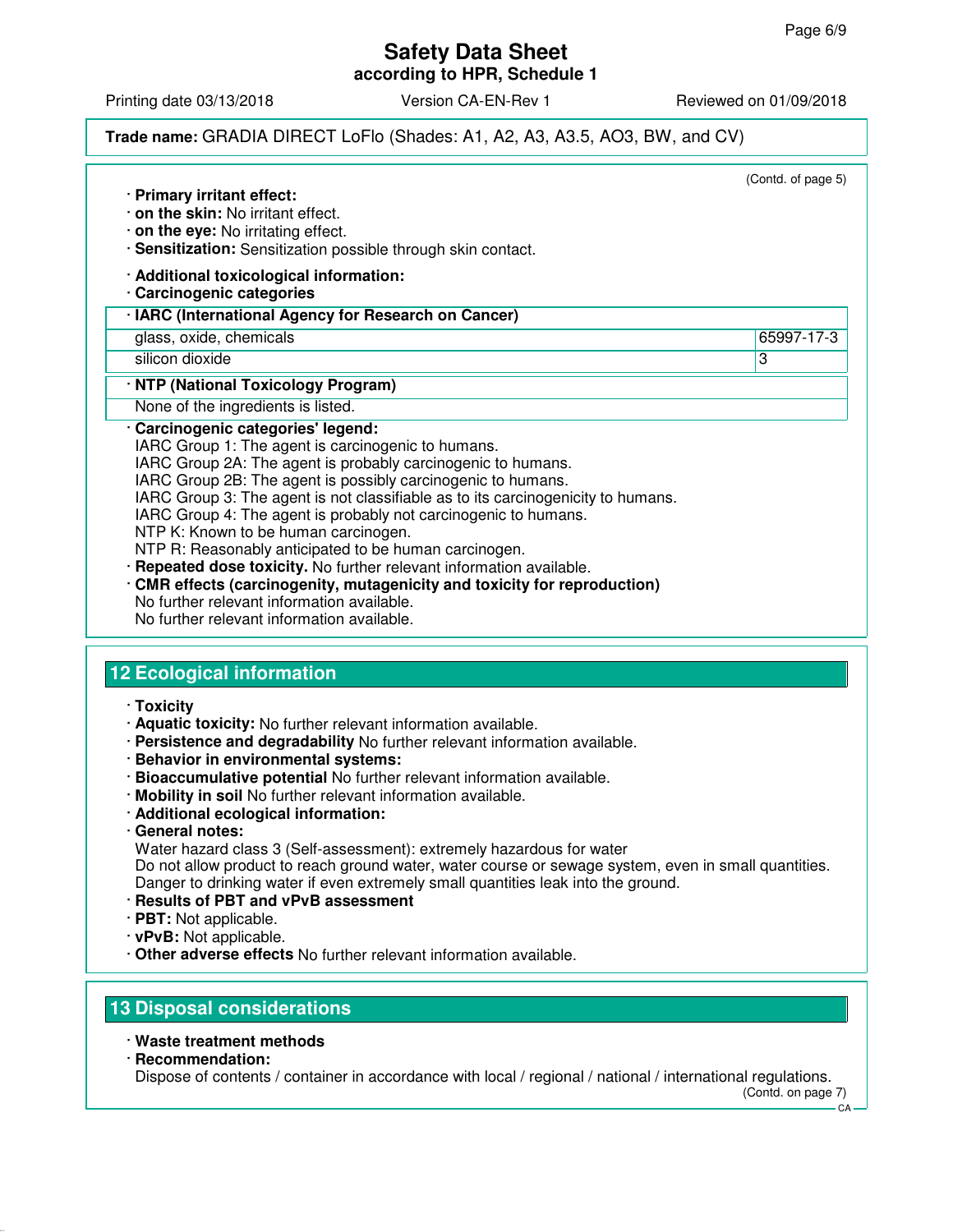# **Safety Data Sheet**

**according to HPR, Schedule 1**

Printing date 03/13/2018 **Version CA-EN-Rev 1** Reviewed on 01/09/2018

**Trade name:** GRADIA DIRECT LoFlo (Shades: A1, A2, A3, A3.5, AO3, BW, and CV)

(Contd. of page 6)

#### · **Uncleaned packagings:**

· **Recommendation:** Disposal must be made according to official regulations.

| <b>14 Transport information</b>                                                     |                 |
|-------------------------------------------------------------------------------------|-----------------|
| · UN-Number<br>· DOT, TDG, ADN, IMDG, IATA                                          | Void            |
| · UN proper shipping name<br>· DOT, TDG, ADN, IMDG, IATA                            | Void            |
| · Transport hazard class(es)                                                        |                 |
| · DOT, TDG, ADN, IMDG, IATA<br>· Class                                              | Void            |
| · Packing group<br>DOT, TDG, IMDG, IATA                                             | Void            |
| · Environmental hazards:<br>· Marine pollutant:                                     | No              |
| · Special precautions for user                                                      | Not applicable. |
| · Transport in bulk according to Annex II of<br><b>MARPOL73/78 and the IBC Code</b> | Not applicable. |
| · UN "Model Regulation":                                                            | Void            |

# **15 Regulatory information**

· **Safety, health and environmental regulations/legislation specific for the substance or mixture** · **SARA (Superfund Amendments and Reauthorization Act)**

· **Section 355 (extremely hazardous substances):**

None of the ingredients is listed.

· **Section 313 (Specific toxic chemical listings):**

None of the ingredients is listed.

· **TSCA (Toxic Substances Control Act):**

glass, oxide, chemicals

urethane dimethacrylate (UDMA)

dimethacrylate component\*\*

silicon dioxide

UV-light absorber\*\*

silane\*\*

terephthalate component\*

· **Canadian substance listings:**

· **Canadian Domestic Substances List (DSL)**

glass, oxide, chemicals

(Contd. on page 8)

 $\sim$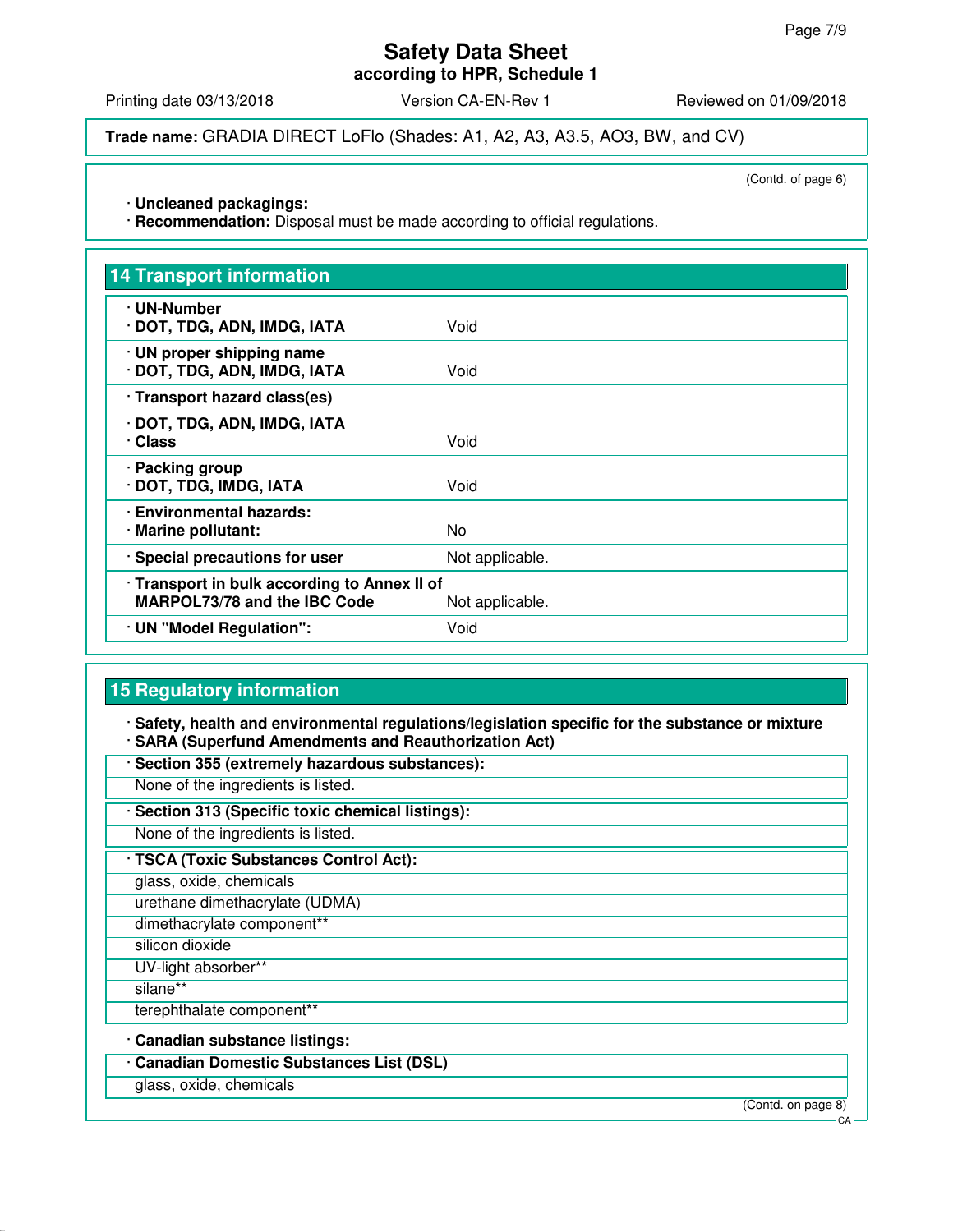silicon dioxide silane\*\*

photoinitiator\*\*

dimethacrylate component\*\*

Printing date 03/13/2018 Version CA-EN-Rev 1 Reviewed on 01/09/2018

**Trade name:** GRADIA DIRECT LoFlo (Shades: A1, A2, A3, A3.5, AO3, BW, and CV)

(Contd. of page 7)